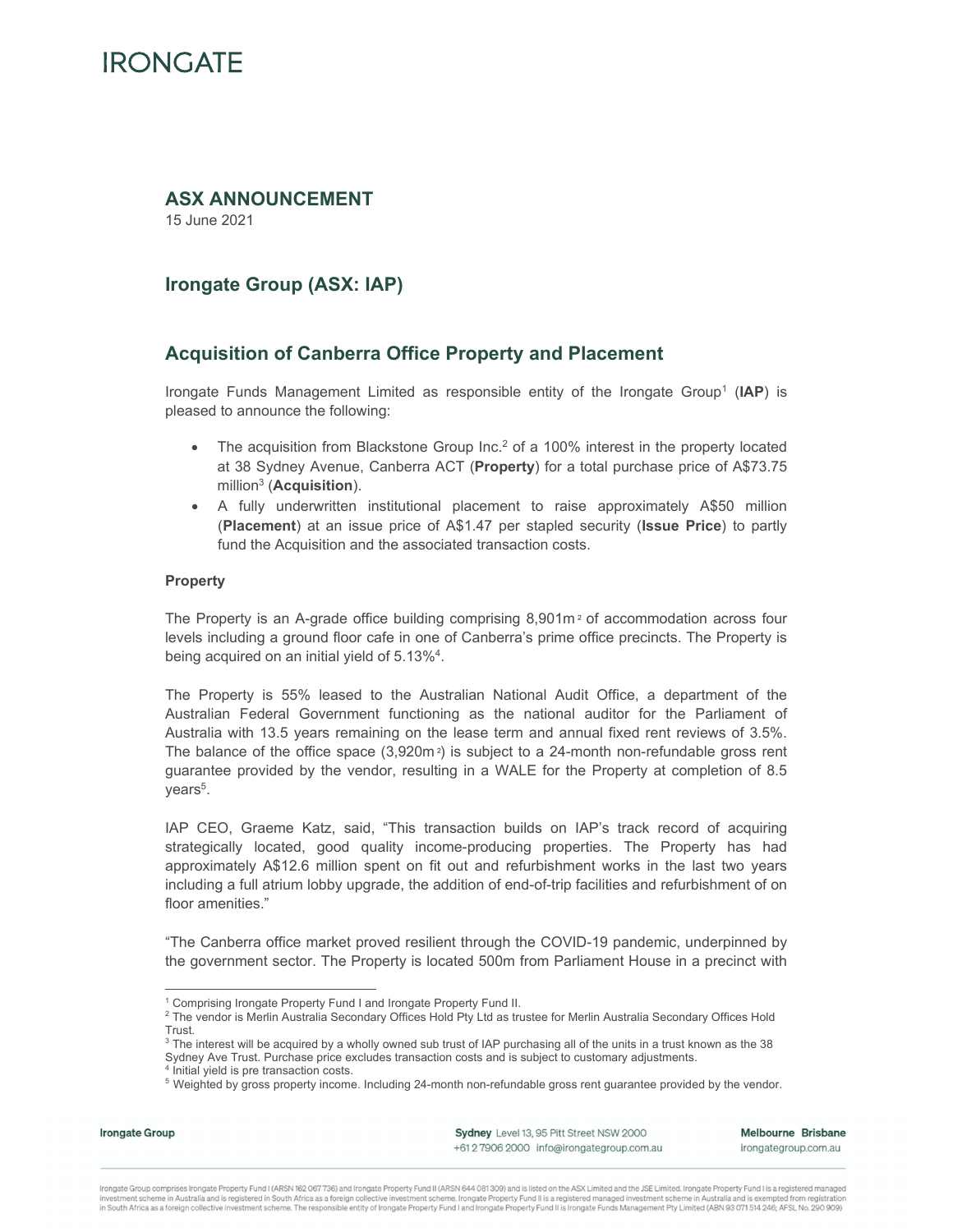A-grade vacancy of less than 1%, and this, together with the Property's NABERS energy rating of 4.5 stars and large floor plates that are easily subdividable, gives us confidence with respect to future leasing activities."

### **Impact of the Acquisition**

|                                         | <b>Audited</b><br>31 March<br>2021 | <b>Pre Acquisition<sup>6</sup></b> | <b>Acquisition</b> | <b>Post</b><br><b>Acquisition</b> |
|-----------------------------------------|------------------------------------|------------------------------------|--------------------|-----------------------------------|
| Number of properties                    | 32                                 | 34 <sup>7</sup>                    |                    | 35                                |
| Property valuation (A\$m)               | 1,237                              | 1,257                              | 748                | 1,331                             |
| Lettable area $(m2)$                    | 345,787                            | 352,268                            | 8,901              | 361,169                           |
| WACR $(%)^9$                            | 6.02                               | 6.02                               | $5.13^{10}$        | 5.96                              |
| Occupancy $(\%)^{11}$                   | 97.5                               | 97.5                               | 100.012            | 97.6                              |
| WALE (years) <sup>13</sup>              | 4.7                                | 4.6                                | 8.514              | 4.7                               |
| WARR (%) <sup>15</sup>                  | 3.4                                | 3.4                                | 3.3                | 3.4                               |
| Office/industrial weighting $(\%)^{16}$ | 68/32                              | 68/32                              | 100/0              | 69/31                             |

#### **Placement**

IAP has today launched a fully underwritten Placement<sup>17</sup> of 34,013,605 new fully paid ordinary stapled securities (**New Securities**) to raise approximately A\$50 million at a fixed Issue Price of A\$1.47 per New Security, representing a:

- 3.9% discount to the last closing price of A\$1.53 on the ASX on Friday, 11 June 2021; and
- 6.2% FY22 distribution yield.<sup>18</sup>

New Securities issued under the Placement will rank equally with existing IAP stapled securities from the date of issue and will be entitled to the distribution for the six months to 30 September

 $6$  As at 31 May 2021, before adjusting for the Acquisitions.

<sup>&</sup>lt;sup>7</sup> Includes the acquisition of Lot 24 Dunhill Crescent which has been announced but has not yet completed.

<sup>&</sup>lt;sup>8</sup> Purchase price excludes transaction costs and is subject to customary adjustments.

<sup>&</sup>lt;sup>9</sup> Weighted by property value.

<sup>&</sup>lt;sup>10</sup> Initial yield is pre transaction costs.

<sup>&</sup>lt;sup>11</sup> Weighted by gross property income.

<sup>&</sup>lt;sup>12</sup> Including 24-month non-refundable gross rent guarantee provided by the vendor.

<sup>&</sup>lt;sup>13</sup> Weighted by gross property income.

<sup>&</sup>lt;sup>14</sup> Including 24-month non-refundable gross rent guarantee provided by the vendor.

<sup>15</sup> Weighted by gross property income.

<sup>&</sup>lt;sup>16</sup> Weighted by gross property income.

<sup>&</sup>lt;sup>17</sup> To be conducted by way of a vendor consideration placing in terms of section 5.62 of the JSE Listings Requirements and in accordance with ASX Listing Rule 7.1.

 $18$  Based on midpoint of guidance of distribution growth range of  $2\%$  -  $3\%$ . The higher end of the range dependent on securing additional commitments and deployment for the TAP Fund. lAP's policy is to pay out between 80% and 100% of FFO, with an expectation for FY22 to be in the middle of the target range. This forecast is based on the assumptions that the macro-economic environment will not deteriorate markedly, no tenant failures will occur, and budgeted renewals will be concluded. Budgeted rental income is based on in force leases, contractual escalations and market-related renewals.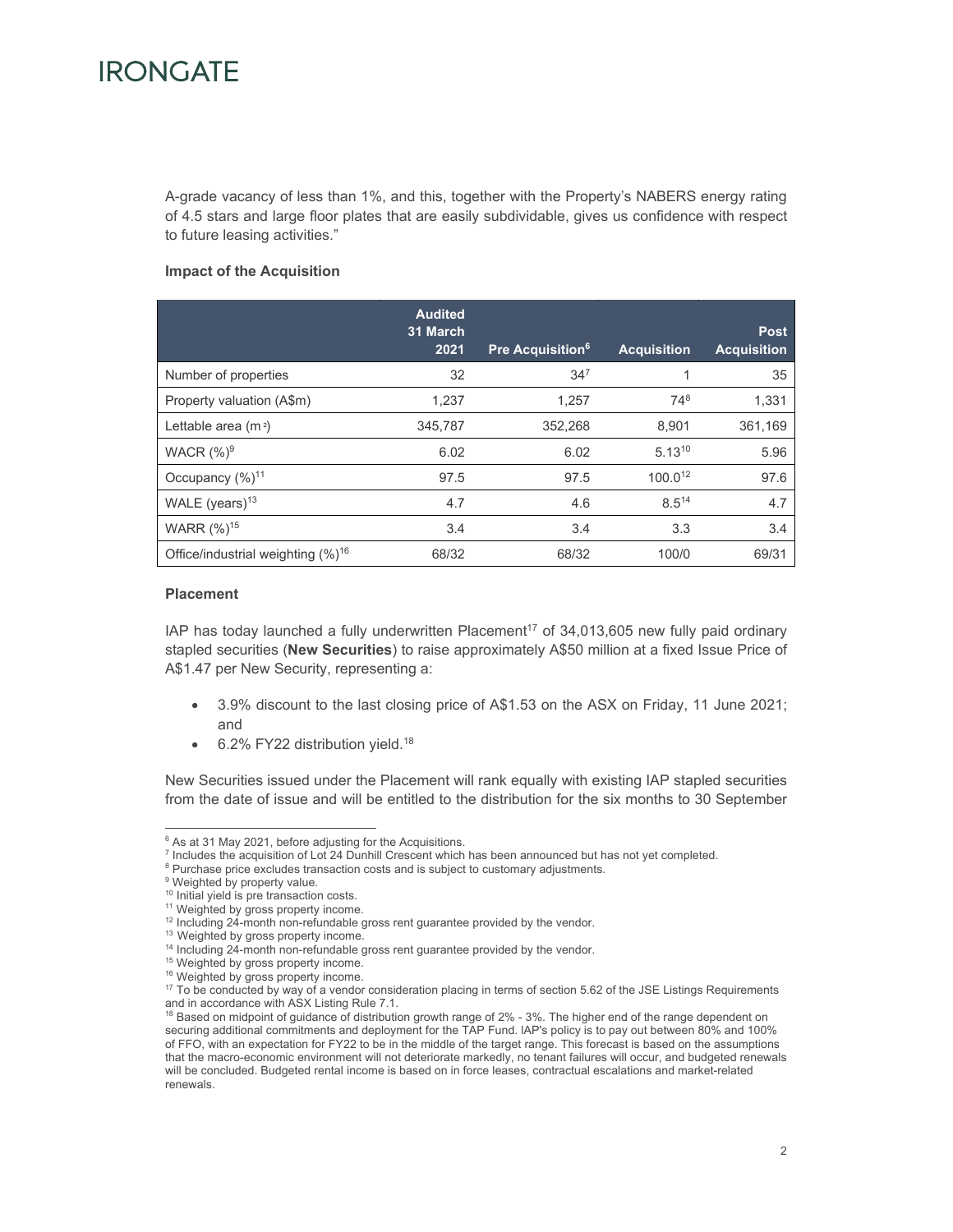2021. The Placement is fully underwritten by Macquarie Capital (Australia) Limited and UBS AG, Australia Branch.

The funds raised under the Placement will be used to part fund the Acquisition, with the balance funded under a new tranche of the debt facility provided by Westpac, ANZ and PGIM.

Commenting on the Placement, Katz said, "The placement, the proceeds from which will be used to partly fund the Acquisition, provides IAP with the opportunity to increase liquidity while preserving balance sheet capacity for future growth."

#### **Financial Impact**

Including the impact of the Acquisition and the Placement, FY22 DPS guidance remains unchanged at  $2\% - 3\%$  growth, and FY22 FFO per security expected to be in line with consensus.19

The Placement reduces IAP's pro forma gearing to  $30.6\%$ <sup>20</sup> (at the lower end of IAP's target range of 30% to 40%) and following the Acquisition and the Placement, pro forma NTA will be A\$1.42 per stapled security.<sup>21</sup>

| <b>Event</b>                                                                         | Date (and Australian Eastern<br><b>Standard time if relevant)</b> | Date (and South African time if<br>relevant) |
|--------------------------------------------------------------------------------------|-------------------------------------------------------------------|----------------------------------------------|
| ASX trading halt and<br>announcement of the Placement<br>and Acquisition             | By 10.00am, 15 June 2021                                          | By 2.00am, 15 June 2021                      |
| Placement bookbuild closes for<br><b>ASX</b> investors                               | By 4.30pm, 15 June 2021                                           | By 8.30am, 15 June 2021                      |
| JSE trading halt and SENS (JSE)<br>announcements of the Placement<br>and Acquisition | By 4.45pm, 15 June 2021                                           | By 8.45am, 15 June 2021                      |
| Placement bookbuild closes for<br><b>JSE</b> investors                               | By 8.00pm, 15 June 2021                                           | By 12.00pm, 15 June 2021                     |
| Announcement of completion of<br>the Placement on SENS (JSE)                         | By 10.00pm, 15 June 2021                                          | By 2.00pm, 15 June 2021                      |
| ASX announcement of completion<br>of the Placement released on ASX                   | By 10.00am, 16 June 2021                                          | By 2.00am, 16 June 2021                      |

#### **Indicative Timetable**

#### **Irongate Group**

Sydney Level 13, 95 Pitt Street NSW 2000 +61 2 7906 2000 info@irongategroup.com.au Melbourne Brisbane irongategroup.com.au

<sup>19</sup> The higher end of the range dependent on securing additional commitments and deployment for the TAP Fund. lAP's policy is to pay out between 80% and 100% of FFO, with an expectation for FY22 to be in the middle of the target range. This forecast is based on the assumptions that the macro-economic environment will not deteriorate markedly, no tenant failures will occur, and budgeted leases will be concluded. Budgeted rental income is based on in force leases, contractual escalations and market-related renewals. 6. Based on the midpoint of the guidance range.  $20$  Pro forma based on the balance sheet of IAP as at 31 March 2021, adjusted only for the Acquisition and the Placement.

<sup>&</sup>lt;sup>21</sup> Barring any unforeseen events and no material change in current market conditions and based on the same underlying assumptions in relation to that guidance in IAP's 2021 annual report and the property specific assumptions set out in Appendix E of the attached investor presentation.

Irongate Group comprises Irongate Property Fund I (ARSN 162 067736) and Irongate Property Fund II (ARSN 644 081 309) and is listed on the ASX Limited and the JSE Limited. Irongate Property Fund I is a registered managed investment scheme in Australia and is registered in South Africa as a foreign collective investment scheme. Irongate Property Fund II is a registered managed investment scheme in Australia and is resumpted from registratio